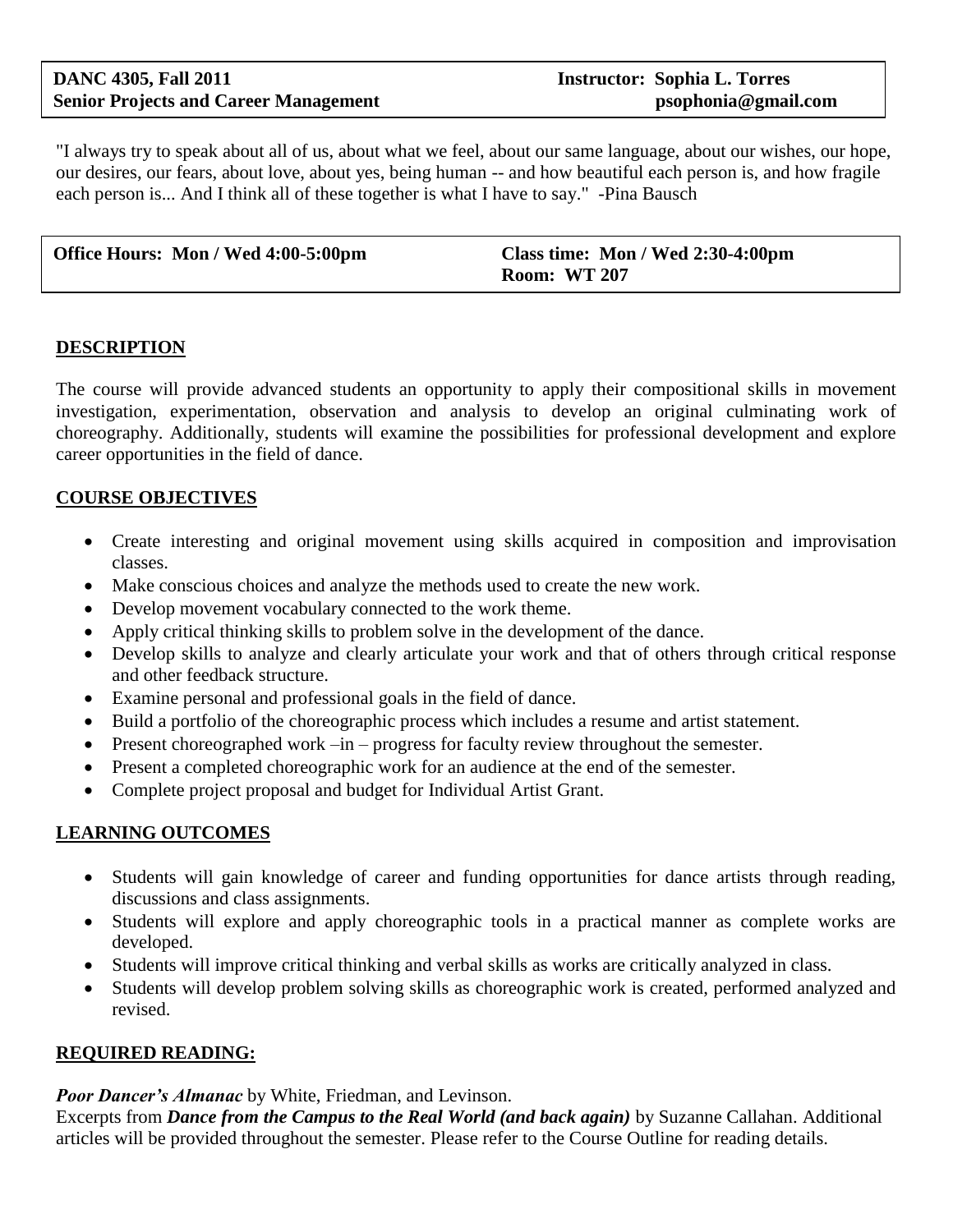# **EVALUATION / GRADING**

# **1. FINAL CHOREOGRAPHIC PRESENTATION (40%)**

Each student will present a completed choreographic work. The grade will be based on diligence toward movement investigation and originality; consistency of work habits in class, rehearsal and production areas; evidence of self challenge in the work; responsiveness to faculty critique demonstrated in the revision of work; and overall success of completed work.

#### **2. FRIDAY AFTERNOON DANCE SHOWINGS/ FADS (15%)**

Students are required to present their work in **ALL (3)** Friday Afternoon Dance (FAD) Showing. The first two FADS, scheduled for **SEPTEMBER 23 AND OCTOBER 14 @ 4-6PM** will showcase students' works-in-progress. The third FAD, scheduled for **November 4 @ 2pm** is the showing of the student's completed work. The showings are designed to give students constructive feedback about their works from the UH dance faculty and dance peers. Accepted works will be presented in the Emerging Choreographers' Showcase Dance Concert on **Friday, December 2 @ 7:30pm and Saturday, December 3 @ 2pm & 7:30pm.** Works not accepted will be presented in class during the scheduled final exam time.

# **3. PROJECT PORTFOLIO (15%)**

Students are required to maintain a project portfolio in the form of a 3 ring binder. The portfolio should contain the following: artist statement, artist biography, resume, project proposal, budget, rehearsal schedule (both personal AND full cast), dancer names and contact information, costume sketches with design samples, music details, media release, postcard sample designs and documentation of work (photos, video clips, reviews). Portfolios will be graded on organization and completion.

# **4. INDIVIDUAL ARTIST GRANT PROJECTS (10%)**

In order to better prepare students for the realities of producing art, each student will fill out and complete the Houston Arts Alliance application for the New Works Fellowship Grant for Emerging Artists. Research and proposal development along with artist statement and support materials will accompany the application.

# **5. QUIZ (10%)**

Students will take two quizes during the semester based on information provided from the reading material and in class discussion.

# **6. CLASS PARTICIPATION (5%)**

This grade is based on thoughtful verbal participation in critical response to work viewed in class and class discussion of reading assignments.

# **7. YEAR ONE PLAN (5%)**

Each student will create their first year plan upon graduation. The plan should include the following information: personal goals, location options, personal skill sets; web of connectivity.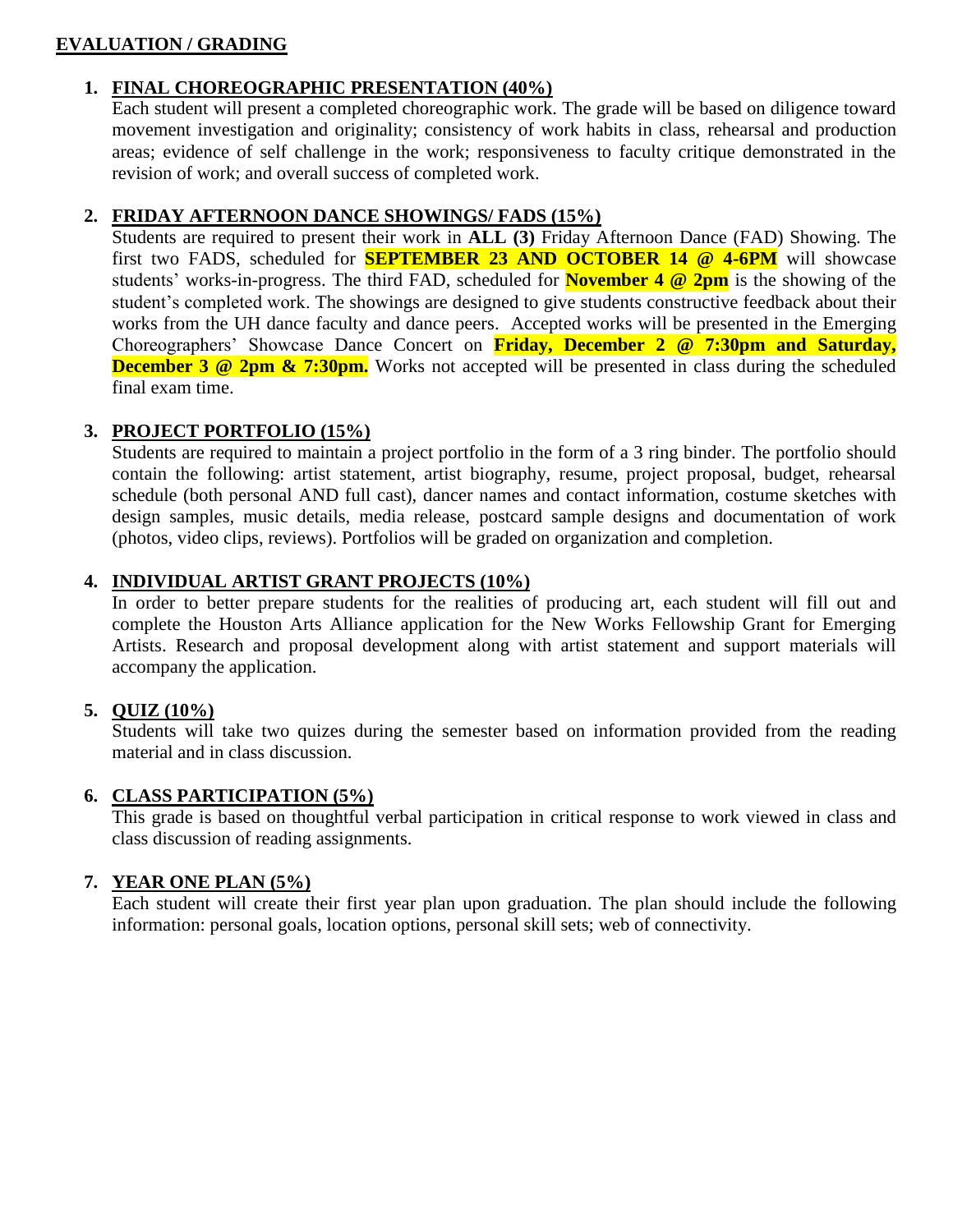| Percentage    | Letter           |
|---------------|------------------|
| $\frac{0}{0}$ | Grade            |
| 94-100        | A                |
| $90 - 93$     | $A -$            |
| 87-89         | $B+$             |
| 84-86         | B                |
| 80-83         | $B-$             |
| 77-79         | $C_{\pm}$        |
| 74-76         | $\overline{C}$   |
| 70-73         | $\overline{C}$ - |
| 67-69         | $D+$             |
| 64-66         | D                |
| 60-63         | D-               |
| $0 - 59$      | F                |

**ALL STUDENTS** in a degree plan for Dance at the University of Houston **must** meet the GPA protocol for the School of Theatre: Students who receive below a 2.5 grade in a major/minor/cert class will be placed on probation. Student must re-take class and complete with a minimum 2.5 grade. Please see the handout on GPA protocol for majors.

# **ATTENDANCE**

Attendance IS MANDATORY. Participation is crucial to the learning of dance. THERE IS NO DISTINCTION BETWEEN AN EXCUSED OR AN UNEXCUSED ABSENCE. If the student has an injury or contagious illness, please discuss it wit the professor. Please notify the instructor before class begins if you must leave before a class has ended. The *School of Theatre Attendance Policy* will apply to this course.

# **MAKE-UP / EXTRA CREDIT**

*There are no makes-ups or extra credit options for Senior Project / Career Management. The purpose of this class is to develop and complete a culminating work of choreography. Class attendance and participation are crucial to the success of your work and your grade.*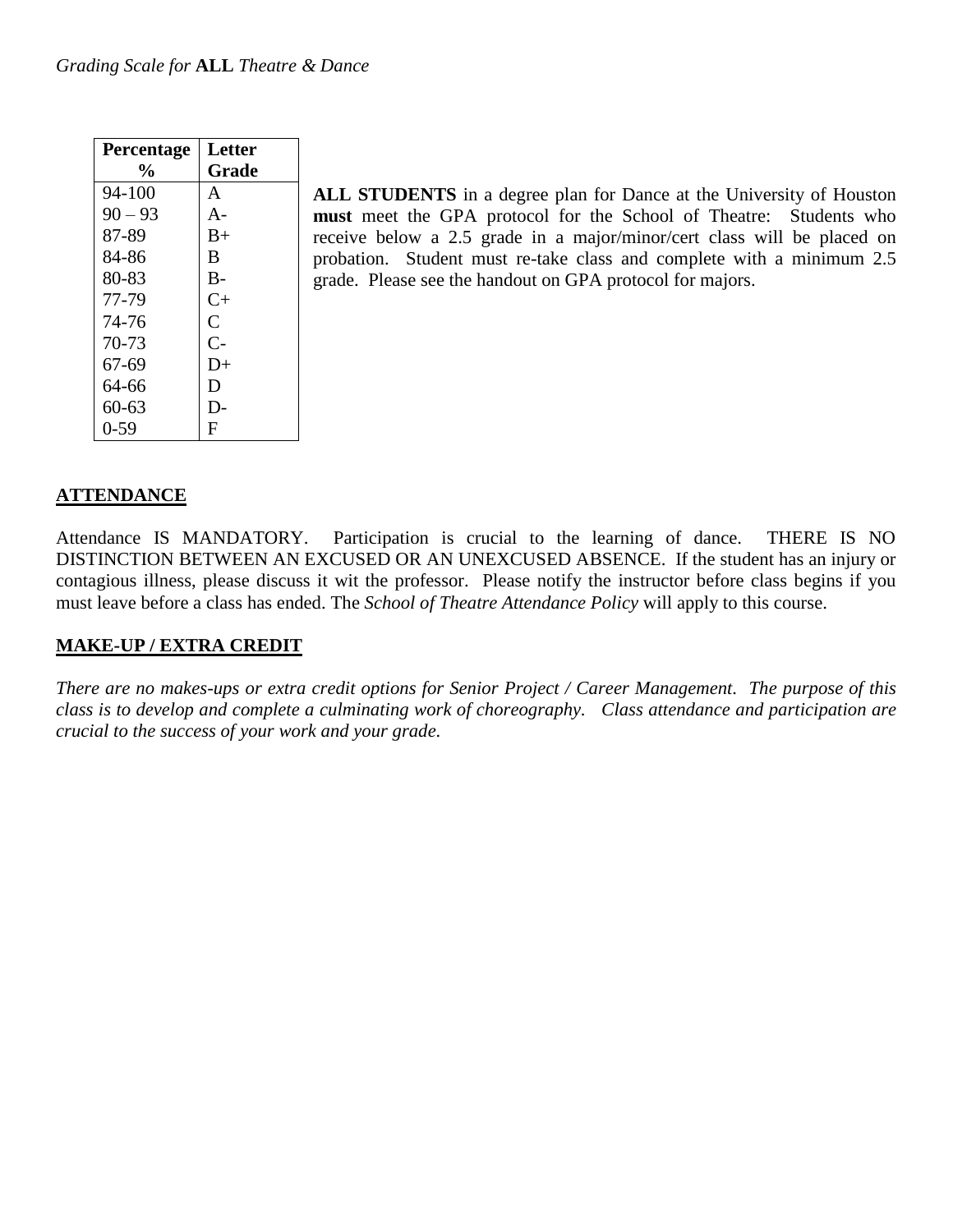# **DAN 4305 FALL 2011: SENIOR PROJECTS AND CAREER MANAGEMENT**

| WEEK1             | <b>COURSE OUTLINE</b>                                                  | <b>DUE</b>                     |
|-------------------|------------------------------------------------------------------------|--------------------------------|
| Aug 22            | Introduction: syllabus, course expectation, announcements              |                                |
|                   | Sign up for personal rehearsal time slots                              |                                |
|                   | Project exploration                                                    |                                |
| Aug. 24           | Project proposal development<br>Assigned reading: Chapter 1 (pgs.3-12) |                                |
|                   | <b>DANCE STUDENT ORIENTATION &amp; Pizza Party@ 4 pm</b>               |                                |
|                   | in Melcher Gym                                                         |                                |
|                   | *REQUIRED ATTENDENCE FOR ALL DANCE                                     |                                |
|                   | STUDENTS.                                                              |                                |
| <b>WEEK2</b>      |                                                                        |                                |
| Aug. 29           | Discussion of Essay #1                                                 |                                |
|                   | Assigned Reading (handout): "Finding Physicality, Finding Context"     |                                |
| Aug. 31           | Develop project timeline.<br><b>Discussion: Artist Statement</b>       | DUE: Cast contact sheet;       |
|                   | Assigned reading: The Mission Statement (pgs. 194-195)                 | personal & full cast rehearsal |
|                   | Work session: Draft 1 of artist statement                              | schedule.                      |
| WEEK <sub>3</sub> |                                                                        |                                |
| Sept. 5           | No Class / Labor Day                                                   |                                |
| Sept. 7           | Discussion: The Show                                                   | DUE: Project timeline.         |
|                   | Assigned reading: Chapter 2 (pgs 15-50)                                |                                |
|                   | Work session: Music selections.                                        |                                |
| <b>WEEK4</b>      |                                                                        |                                |
| Sept. 12          | Discussion: Essay 2                                                    | <b>DUE: Press Release.</b>     |
|                   | Assigned reading (handout) Getting Close to Real<br>Work session.      |                                |
| Sept. 14          | Begin Individual Artist Grant Project                                  |                                |
| WEEK <sub>5</sub> |                                                                        |                                |
| Sept. 19          | <b>Work Session</b>                                                    |                                |
| Sept. 21          | Preparation for FAD #1                                                 |                                |
| Sept 23           | FAD #1 @ 4pm (Melcher Gym)                                             |                                |
| Sept. 23-24       | Texas Contemporary Dance @ 8pm                                         |                                |
|                   | <b>Miller Outdoor Theatre</b>                                          |                                |
| WEEK 6            |                                                                        |                                |
| Sept.26           | Feedback from FAD #1                                                   | DUE: IAGP: Project             |
|                   | Discussion Essay #3                                                    | overview & artist statement    |
|                   | Assigned reading (handout) The Business of Art<br>Work session.        |                                |
| Sept. 28          | Discussion: Management                                                 |                                |
|                   | Chapter 3: Taking Care of Business (pgs. 69-94)                        |                                |
| WEEK <sub>7</sub> |                                                                        |                                |
| Oct. 3            | Discussion: Government Financial Services                              | DUE: IAGP: Impact on           |
|                   | Assigned reading: Chapter 3 (95-114)                                   | Tourism & Feasibility          |
| Oct 5             | <b>Discussion: Budgeting</b>                                           |                                |
|                   | Assigned reading: Chapter 3 (114-136)                                  |                                |
| WEEK 8<br>Oct. 10 | Work session: Budget worksheet                                         |                                |
|                   |                                                                        |                                |
|                   |                                                                        |                                |